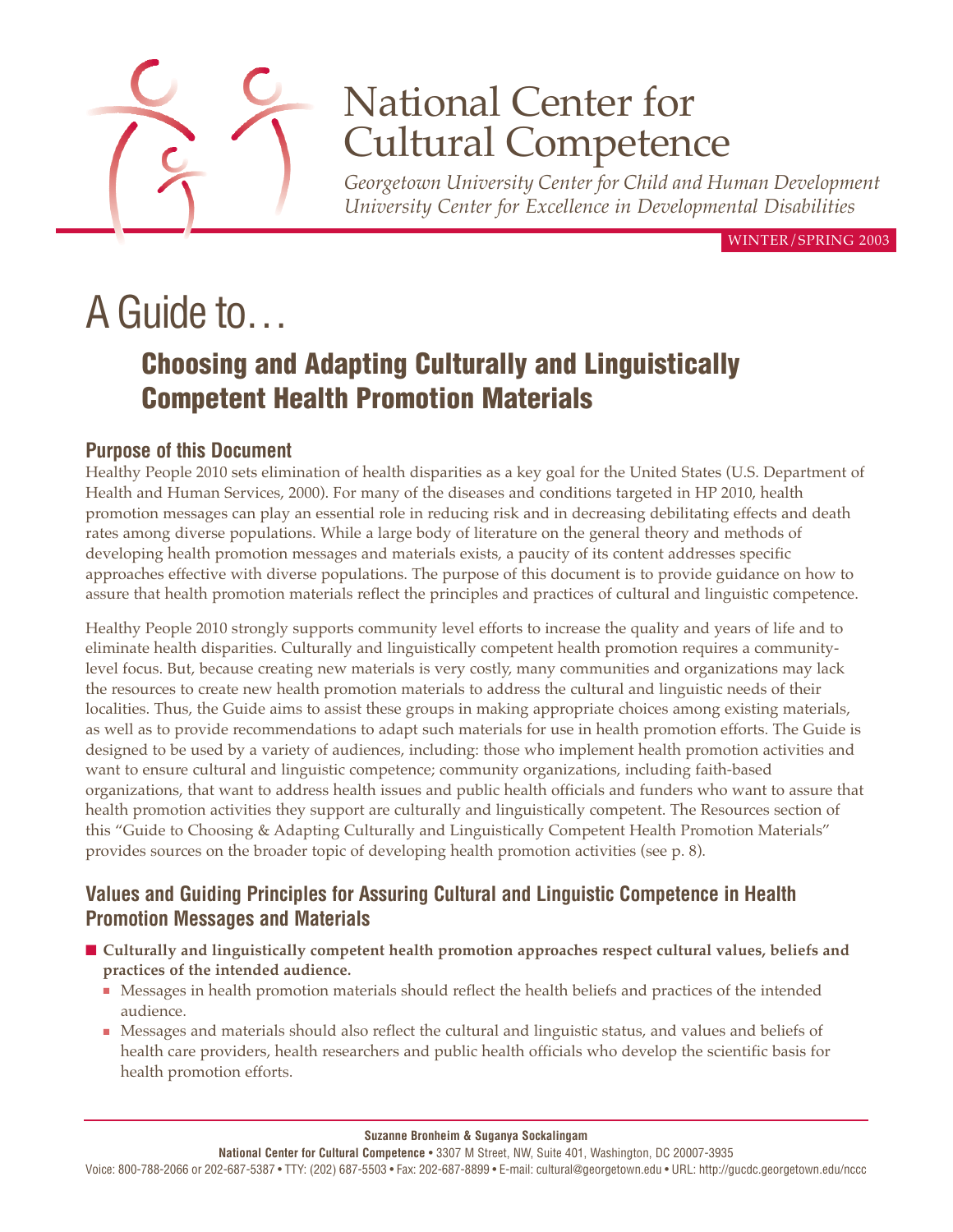# **Definitions of Terms Used in This Document**

#### **Linguistic Competence**

Definitions of linguistic competence vary considerably. Such definitions have evolved from diverse perspectives, interests and needs and are incorporated into state legislation, federal statutes and programs, private sector organizations and academic settings. The following definition, developed by the National Center for Cultural Competence (NCCC), provides a foundation for determining linguistic competence in health care, mental health and other human service delivery systems. It also encompasses a broad spectrum of constituency groups that could require language assistance from an organization or agency.

**Linguistic competence**—the capacity of an organization and its personnel to effectively communicate with persons of limited English proficiency, those who have low literacy skills or are not literate, and individuals with disabilities. This may include, but is not limited to, the use of:

- bilingual/bicultural staff
- cultural brokers
- multilingual telecommunication systems
- Text Telephone Yoke (TTY)
- foreign language interpretation services
- sign language interpretation services
- ethnic media in languages other than English (e.g., television, radio, newspapers, periodicals)
- print materials in easy-to-read, low literacy, picture and symbol formats
- assistive technology devices
- computer assisted real time translation (CART)
- materials in alternative formats (e.g., audiotape, Braille, enlarged print)
- varied approaches to share information with individuals who experience cognitive disabilities
- translation of:
	- legally binding documents (e.g., consent forms, confidentiality and patient rights statements, release of information, applications)
	- signage
	- health education materials
	- public awareness materials and campaigns

The organization must have policy, structures, practices, procedures and dedicated resources to support this capacity.

#### **Cultural Competence**

The National Center for Cultural Competence embraces a conceptual framework and model for achieving cultural competence based on the

definitions developed by Cross, et. al. (1989). Cultural competence requires that organizations:

- have a defined set of values and principles, and demonstrate behaviors, attitudes, policies and structures that enable them to work effectively cross-culturally.
- have the capacity to  $(1)$  value diversity,  $(2)$  conduct self-assessment, (3) manage the dynamics of difference, (4) acquire and institutionalize cultural knowledge, and (5) adapt to diversity and the cultural contexts of the communities they serve.
- incorporate the above in all aspects of policy making, administration, practice/service delivery and systematically involve consumers/families.

Cultural competence is a developmental process that evolves over an extended period. Both individuals and organizations are at various levels of awareness, knowledge and skills along the cultural competence continuum.

#### **Health Promotion**

"Health promotion represents a comprehensive social and political process. It not only embraces actions directed at strengthening the skills and capabilities of individuals, but action directed towards changing social, environmental, and economic conditions so as to alleviate their impact on public and individual health. Health promotion is the process of enabling people to increase control over the *detriments of health* and thereby improve their *health*" (World Health Organization, 1998).

#### **Health Promotion Messages**

Health promotion messages are the content delivered to an audience to have an impact on awareness, values, beliefs and attitudes and thus behaviors, as part of a health promotion effort. These messages may address risk reduction, community action, or support for those affected by a health issue to prevent secondary morbidity. For example, messages that provide bereavement support may prevent ongoing mental health problems.

#### **Health Promotion Materials**

Health promotion materials are defined, for the purpose of this document, as print or audio-visual formats used to deliver health promotion messages. Such materials may include, but are not limited to, pamphlets, brochures, web-based materials, CDs and DVDs, posters, flyers, newspaper ads or articles, other periodicals, videos, public service announcements, or television or radio coverage of a topic.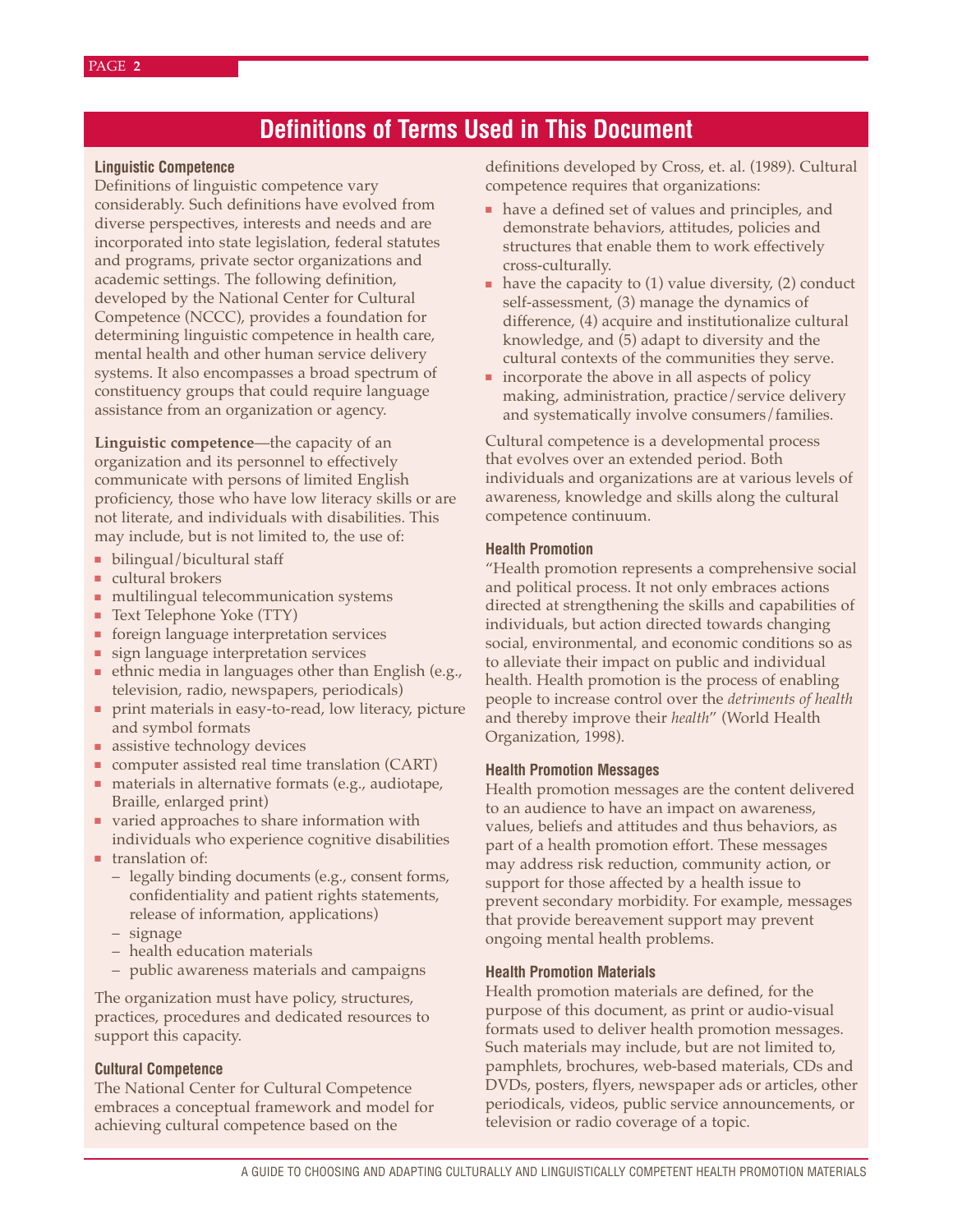- A key challenge in health promotion with diverse populations is honoring traditions and beliefs of the intended audience, while recognizing that some of those beliefs and practices may not be congruent with emerging knowledge of what supports healthy outcomes. Culturally competent health promotion supports and honors those practices and beliefs that are protective or benign, and respectfully helps identify and change those beliefs and practices that have a negative health impact.
- **Culturally and linguistically competent health promotion is always undertaken within a social, environmental and political context.**

Traditionally, health promotion works to change health-related behaviors of individuals. Too often, however, unsuccessful attempts at health promotion end up "blaming the victim" for failure to engage in healthy behaviors, when, in fact, there is no support within the community environment to do so. Aspects of the community context that may affect health promotion efforts include:

- Lack of local grocery stores stocked with healthy foods
- Poor environment for exercise—e.g., no sidewalks, very poor air quality, lack of safety
- Inadequate housing
- Economic status—e.g., intended audience cannot afford suggested behavior changes such as using bedding for infants that meets new safety specifications
- Lack of community-based health supports such as smoking cessation programs, primary and maternal and child health care, and substance abuse treatment
- Lack of access to communication formats, information and venues needed for health promotion for individuals with disabilities
- **Culturally and linguistically competent health promotion recognizes the family and community as primary systems of support and intervention.**

For many diverse populations, health values, beliefs and practices of the individual are inextricably linked with those of the family and community. Thus, the intended audience for health promotion efforts may need to be family or community rather than solely the individual. Care must be taken to define family and community in ways that are congruent with the culture of the recipients.

■ **Culturally and linguistically competent health promotion assures that its efforts exist in concert with natural and informal health care support systems.**

Health promotion should tap into naturally occurring resources within the community of the intended audience. Both messages and methods for delivering them should acknowledge that community networks of natural healers are integral to the health belief system in many cultural groups. In many cultures, healing involves a holistic approach addressing mind, body and spirit.

#### ■ **Culturally and linguistically competent health promotion assures meaningful involvement of community members and key stakeholders.**

It is vital to have substantive community involvement in planning and decision-making from the *very beginning,* in order to assure that health promotion efforts are effective and appropriate for the intended audience. Health promotion must solicit and value the experiences and perspectives of members of the intended audience as well as community stakeholders and constituencies. An inclusive process can forge alliances and partnerships that have long-lasting benefits for the health of the community. Community partners play several key roles including:

- providing the cultural perspectives of the intended audience
- providing credibility to the effort within the community
- bringing expertise (e.g., knowledge of health beliefs and practices, language and preferred sources of information for the intended audience)
- bringing community resources to support health promotion efforts (e.g., access to local media outlets or other dissemination points, local financial or in-kind support for activities)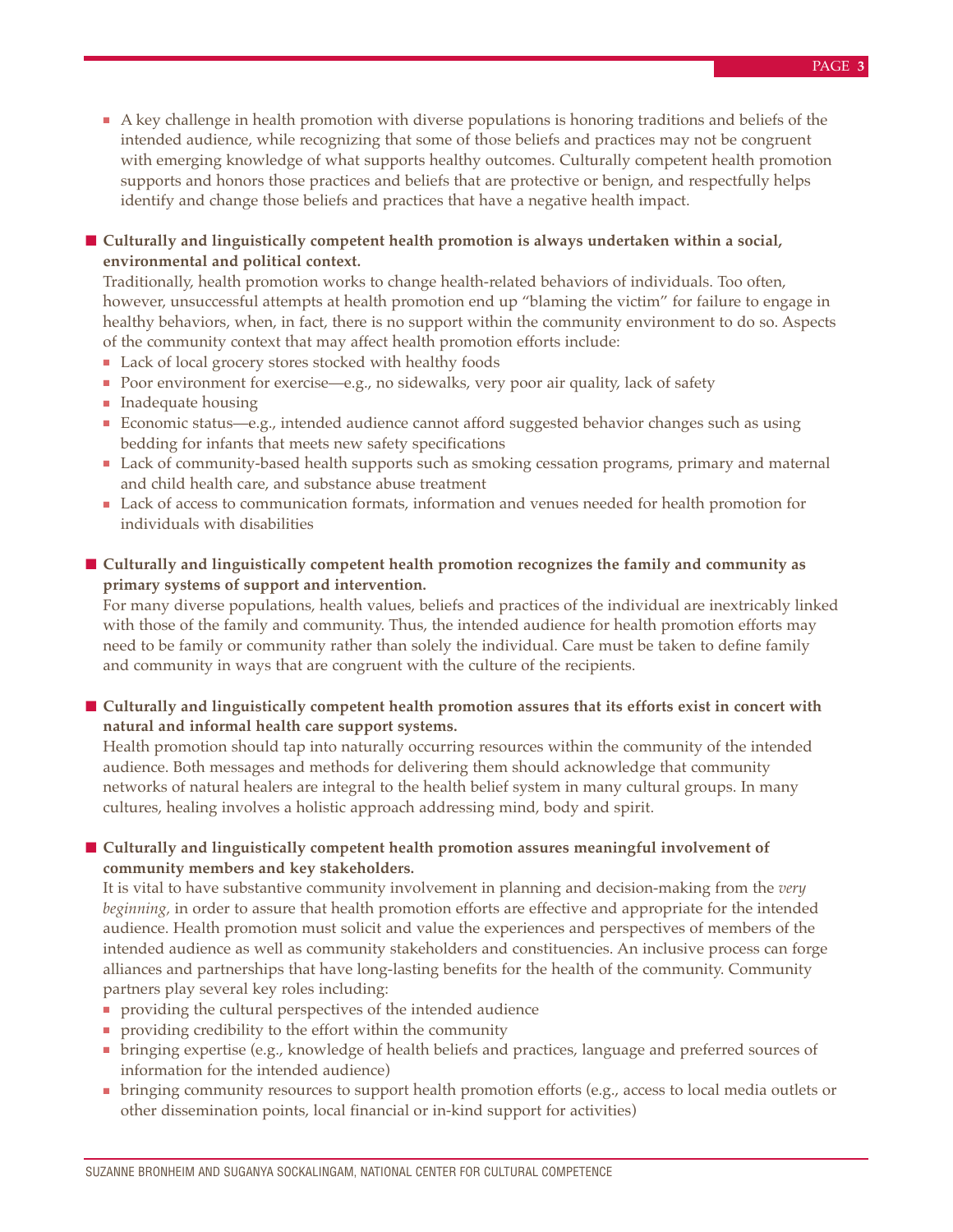## **Steps for Choosing or Adapting Culturally and Linguistically Competent Health Promotion Materials**

□ **Determine the need for the health promotion effort and materials to support it.** The impetus for addressing a health issue in a particular community may come from individuals, government agencies, community service, advocacy, social or faith organizations, a local health crisis, or national health initiatives. Such promotion efforts can be effective when a community health problem exists that can be *mitigated by changing or affecting health beliefs and practices*. The initiator(s) should gather input from a broad array of community members to determine whether the health outcome is of concern and importance to those affected by it. Are they even aware that there is a problem? Do they have knowledge about the kinds of risk reduction actions that can be taken? Are there any other efforts under way in the community to address the health issue? Answering these questions will help the initiator(s) decide whether a new effort is needed to address the health outcome and what aspect the messages will address—raising awareness, addressing beliefs and attitudes, and/or promoting behavior changes.

**Identify and engage key community partners.** Establishing a shared vision of the need for and the nature of a community health promotion activity is key to assuring cultural and linguistic competence and success. Community partners must be involved as part of the team from the very beginning in all decisions, including the decision about whether to address the health issue and how to develop the approach. Potential partners should reflect the diversity of the community, including members who are affected by the health issue to be addressed. Potential partners may include representatives from the following:

- individuals/families affected by the health issue
- elders in the community
- leaders in the faith/spiritual community
- politicians that represent the community
- health care professionals and institutions that serve the community
- community-based health and social service agencies
- community-based service, advocacy or social organizations
- local/ethnic media
- community businesses

To assure active and substantive participation by all partners it is important to allow time to build trust among team members and to consider the following actions:

- provide opportunities for mutual education about the science of the health concern and about the community's history, strengths, resources and concerns
- utilize a variety of avenues for involvement that respect cultural differences in expression of opinions and in decision-making processes
- have a community member and a health professional or agency representative co-chair the effort
- provide interpretation and translation services for participants with limited English proficiency or who need accommodations due to disability
- arrange for childcare and other supports and choose meeting times to allow for maximum participation by members of the community

#### **Determine the focus and intended audience for the health promotion effort and the materials to support it.**

With the community partners, determine what culturally based beliefs, values and attitudes may be influencing the behaviors that affect the identified health concern. This information will help provide the focus for the messages and materials chosen. For example, if the intended audience believes that putting a baby to sleep on its back may lead to choking, then the focus of messages about back sleeping to reduce the risk of Sudden Infant Death Syndrome should address this belief. Make no assumptions—beliefs, values and attitudes are very local in nature. Generalizations about a particular racial, ethnic, or cultural group may misguide an organization choosing or adapting culturally and linguistically competent materials.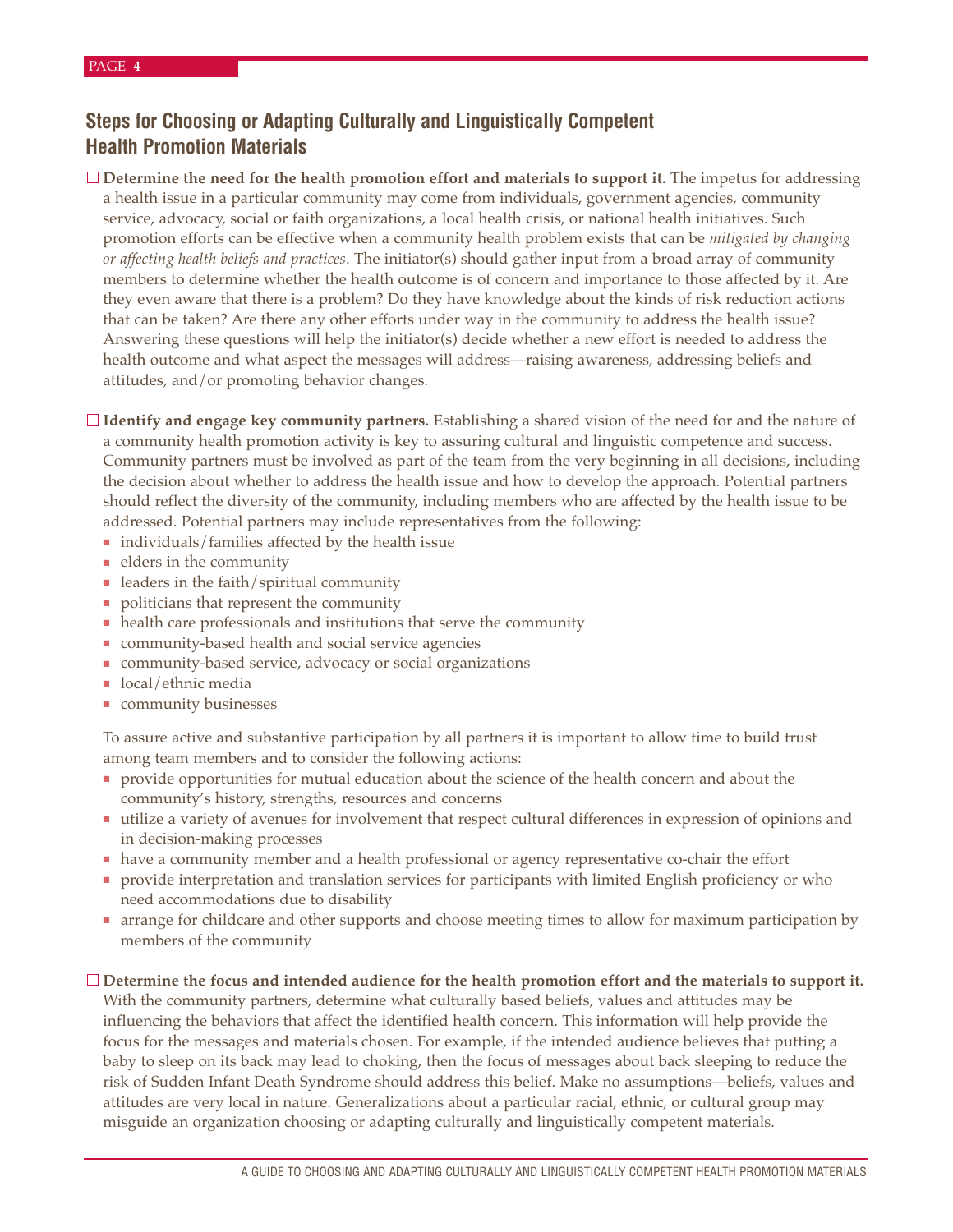The team also needs to decide on the audience for the message and thus the materials. Consider cultural patterns related to lines of authority, caretaking roles, and health decisions. For example, health promotion messages related to infants and young children could be directed at multiple audiences—parents, grandparents, other relatives and siblings, childcare providers, and teachers, etc. Yet, the approach to each group may be different. If grandmothers are considered the authority on child-rearing practices, in a particular community, for example, they may be the desired audience. If most of the children in the community spend many hours in childcare, then that group may be the best audience. Community partners can help determine which audience will have the greatest impact on the problem.

- **Understand the intended audience.** To choose health messages and materials that will be effective with the intended audience, consider a variety of factors including the following: race, ethnicity, cultural identification, language preference, time lived in the community and in the United States (if immigrants or refugees), level of acculturation, age, gender, education and literacy and socioeconomic status. Work with the community team to understand how these factors affect the intended audience's beliefs, values, attitudes, practices. Determine dominant and trusted sources of information and preferred ways of receiving information. Work with community partners to understand culturally related motivations for changing behaviors. Individuals may be motivated by the following:
	- living longer,
	- improving health in their community,
	- having better health,
	- pleasing authority figures in the group,
	- being more economically successful,
	- being better-liked or more popular, or
	- becoming assimilated.

Without this level of understanding of the intended audience, it is difficult to choose materials that are effective and culturally and linguistically competent. Materials that resonate with teens who are born in the United States and speak English fluently will be different than those that may be effective with their parents or older relatives who were born elsewhere and who may have limited English proficiency. If staying true to cultural beliefs and traditions is key, then messages and materials should provide this context for the information.

**Determine the mode of delivery.** In order for health messages to be culturally competent and effective, great care must be taken in choosing the modes of delivering these messages. The team should first consider what methods are likely to be effective. Take into account the following factors:

- Which individuals are seen as trusted sources of information about health practices and lifestyle by the intended audience (peers, elders, spiritual leaders, medical professionals, celebrities)?
- What formats for receiving information are preferred—print materials, audio-visual presentations on local, ethnic or lifestyle media, including determining which are key outlets, word of mouth, etc.?
- What is the preferred language for receiving the messages? Again, do not make assumptions; get input from community members. People who speak a language in addition to English may prefer some types of information in their first language and other types of information in English.
- Consider adaptations to formats needed for individuals with disabilities such as large print, Braille, closedcaptioning of television messages, etc.

The team should then consider its resources in the following areas:

- What funds are available or can be leveraged?
- What access does it have to media or other outlets for disseminating messages?
- Which outlets are available as a public service or a contribution by the media organization or another sponsor?
- What person-power and other resources are available in the community to support the delivery of the messages and materials?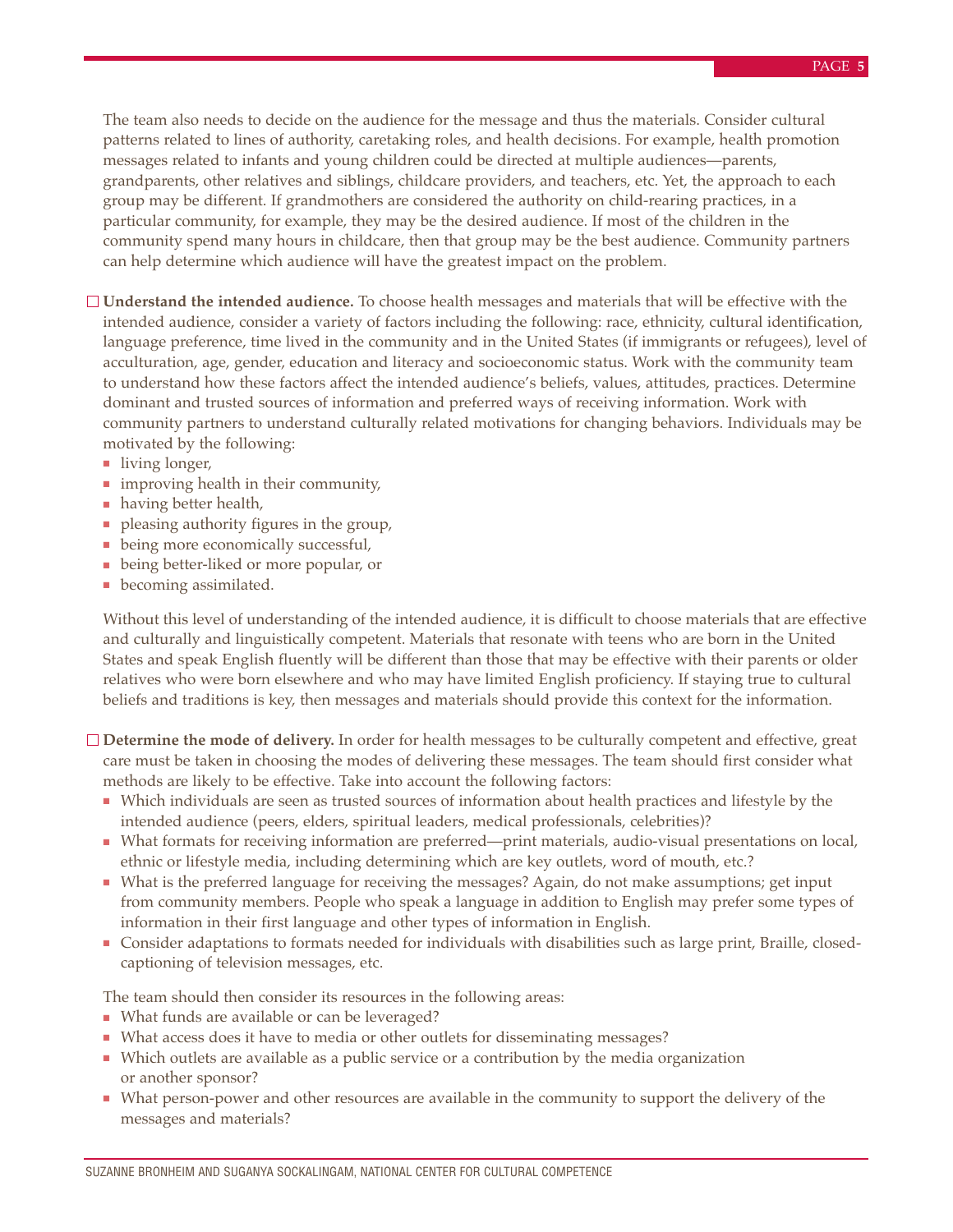#### PAGE **6**

Finally, the team should determine what other partners will be needed in delivering the chosen messages and materials.

- **Create criteria for choosing health promotion materials.** The team should next derive a set of criteria that can be used to choose materials based on the information developed in the previous steps. The team should also prioritize these criteria, since finding materials that are a perfect fit may be difficult. With a prioritized set of criteria, the team can choose the most likely matches to their needs. Criteria should address each of the following areas:
	- Content of the message. What focus must be addressed? What beliefs, values and attitudes as well as cultural and spiritual traditions of the intended audience should be reflected?
	- Audience. For what audience should the existing materials have been developed? What are the key characteristics of the intended audience that must be considered?
	- Literacy levels/level of verbal vocabulary. What is required to reach the target audience?
	- Language. What language or languages are needed? Determine whether national or regional dialects are required for the intended audience.
	- Graphics/pictures/visual features. What types of pictures and symbols will resonate with the target audience and be seen as reflecting their culture?
	- Format. What types of format have been determined best for the intended audience—print materials, pictorial materials, videos, etc.?
	- Resource limitations. What, if any limits, does the team have on dollar and other resources?
- **Gather and review existing materials.** There are many possible sources for existing health promotion materials to address a wide array of health issues. The Resources section of this document provides some guidance on ways to search for those materials. Check also with local librarians, who can help identify available resources through the Internet or other approaches. When materials are identified, try to contact the developers to ascertain the following about each:
	- the characteristics of the population for which they were developed;
	- the credibility of the source of the medical information;
	- when they were developed;
	- whether the information is still current and accurate;
	- the cost to obtain or reproduce;
	- copyright issues or other restrictions on using the materials; and
	- their availability in electronic format that, with permission, could be customized for your use.

The team should then use the criteria to assess the materials. If the materials meet some, but not all the criteria, the team will then have to determine if the highest priority criteria have been met. If not, the team can then consider what might "fix" the existing materials and how much the changes will cost. Sometimes a simple insert can add information. If the materials are in an electronic format, changes can be made to customize the content or the graphics. Sometimes it may require combining more than one resource to address the community's needs. Input from the intended audience who are members of the team will be key in making these kinds of decisions.

**Elicit reactions from the intended audience.** Informal feedback from key community partners is invaluable, but is also essential to obtain input from a larger group of the intended audience. This step can be time consuming, but it provides a "reality check" that can increase the likelihood of success and assures that the time spent choosing the materials and any expense toward their purchase or reproduction is not wasted. There are many formal ways to obtain feedback (see Resources section on general health promotion, p. 8), but they may be too resource intensive for some community efforts. In that case, develop a way to ask members of the intended audience the following questions about the materials:

- what was the main idea?
- was the information new to you?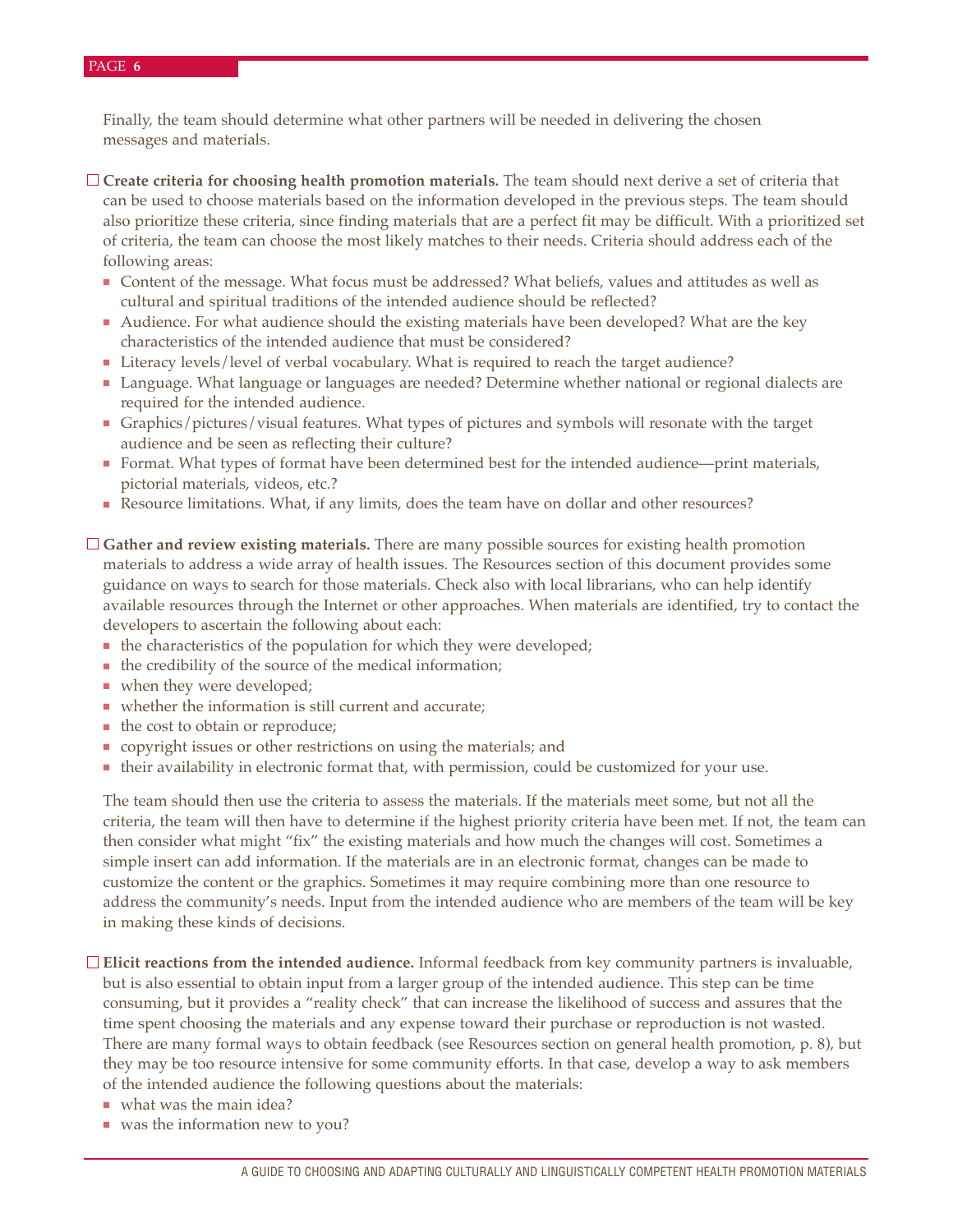- do you think you will change your ideas or behaviors based on this information? (if yes, why; if no, why not)
- what else should be included?
- was it easy to read (if print material)?
- was it easy to understand?
- were images presented to you meaningful and respectful (if pictorial or video)?
- could you easily understand the speakers (if audio/visual)?

If the materials are in a language other than English, it is important to ascertain whether the words and phrases used in the materials have the desired meanings for your intended audience.

**Develop and implement a plan for dissemination.** The team should determine a plan that will most effectively bring the desired message to the intended audience. Where do they look for or receive important information? Use key community partners to help determine the approach. Dissemination points may include the following: local or minority newspapers or radio stations; local advertising circulars; faith-based organizations; recreation centers; grocery or convenience stores; childcare facilities; health clinics and doctors' offices; businesses in the community; social and service clubs; schools; hair and nail salons; bars/liquor stores, etc. In some communities, there may be traditional ways in which important topics are discussed. For example, in some Native American communities, a talking circle may be an effective dissemination strategy. Learn the best approach from the intended audience—do not assume that health messages are best disseminated in health care settings.

**Create a mechanism for periodic review and modification.** A formal evaluation of a health promotion effort is very resource intensive. The team can, and should, however, continue to meet to gain input from the community partners about how the message is being received. This information may lead the team to add other messages and materials, to make changes to the ones chosen or to rethink the total approach. Culturally and linguistically competent approaches to promoting health must be reviewed and updated over time. Remember, the intended audience may change. First, demographics of the community may change. For example, if the ethnic, linguistic, and cultural make-up of the workforce in the community changes, so must materials chosen for childcare providers. Second, the attitudes, beliefs and values of the same groups and individuals in the community may change over time.

#### **References**

Cross, T., Bazron, B., Dennis, K., and Isaacs, M. *Towards a culturally competent system of care: Volume I.* (Washington, DC: Georgetown University Child Development Center, CASSP Technical Assistance Center, 1989).

U.S. Department of Health and Human Services. *Objectives for Improving Health. Healthy People 2010: Understanding and Improving Health.* 2nd ed. vol. 2. (Washington, DC: U.S. Government Printing Office, November 2000).

World Health Organization. *Health Promotion Glossary*. (Geneva: Author, 1998).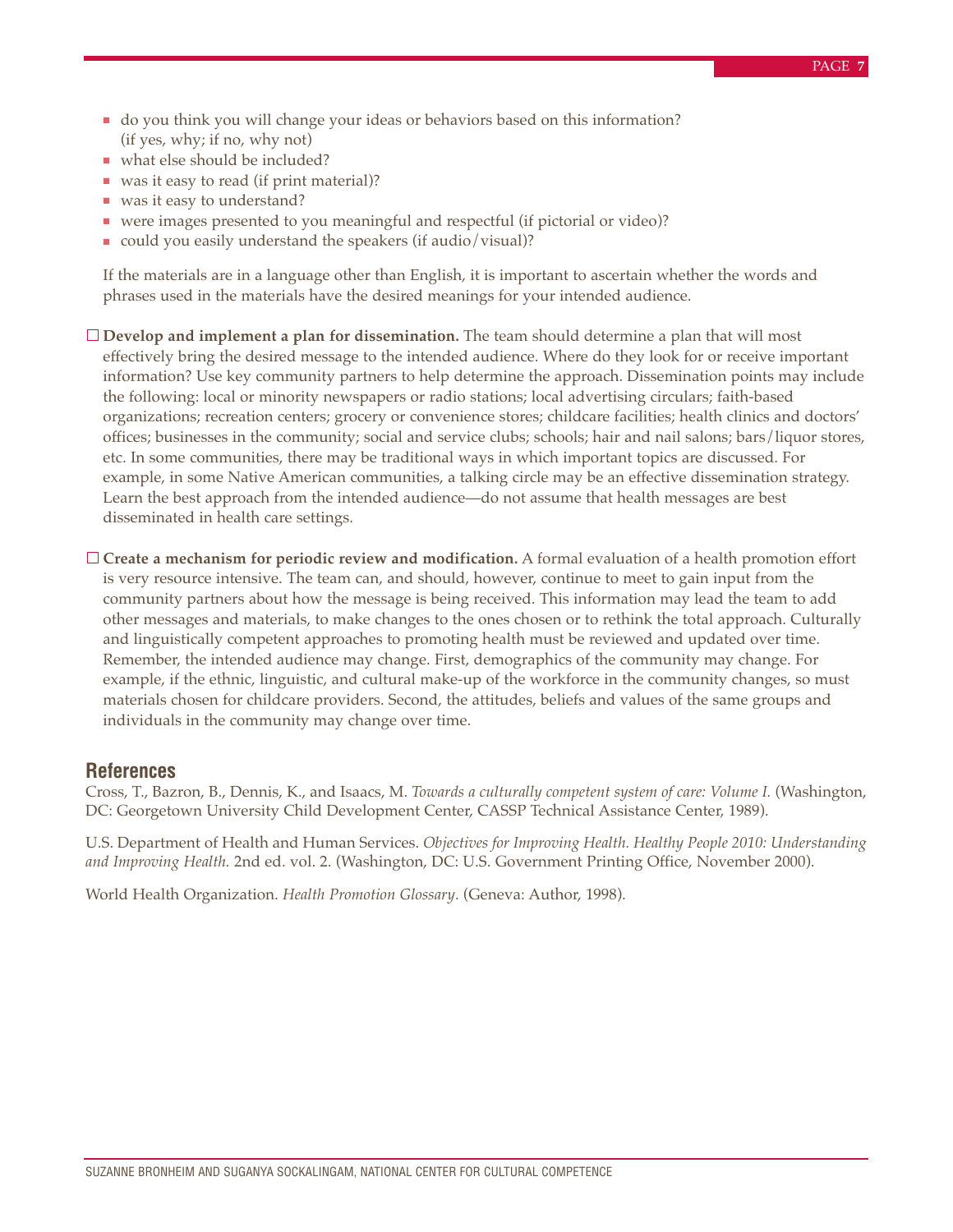# **RESOURCES**

#### **Resources on General Health Promotion**

*Making Health Communication Programs Work: A Planners Guide*

Available from the National Cancer Institute at http://www.cancer.gov

Look under Find Publications and enter the term "health communication" in the key word search box. Up to 20 copies may be ordered on-line for free.

#### *Healthy People Toolkit 2010: A Field Guide to Health Planning*

A document developed to help promote Healthy People 2010 goals. Models provided are at the state level, however, description of the process and tools can be used at the community level. Available at: http://www.health.gov/healthypeople/state/toolkit

*CDCynergy* is an interactive CD-ROM designed to help Centers for Disease Control and Prevention (CDC) staff and public health professionals systematically plan communication programs within a health context. The program allows users to assemble a health communication plan by answering questions offered in a specific sequence. For more information about this product check: http://www.cdc.gov/cdcynergy

#### **Assessing Materials for Low Literacy Readers**

The National Cancer Institute has several useful documents available on the web at:

http://oc.nci.nih.gov/services

Two documents related to literacy issues include: *Clear and Simple: Developing Effective Print Materials for Low-Literate Readers* and *Theory at a Glance: A Guide for Health Promotion Practice*. There are also documents related to accessibility of web information.

#### **Creating Alternate Formats for Individuals with Disabilities**

The National Center for the Dissemination of Disability Research has a document that provides guidance and practical suggestions for developing alternate formats for materials. *User-Friendly Materials and Alternate Formats* is available on the website at http://www.ncddr.org/du/products/specialr.html. For additional information call 1-800-266-1832 or for V/TT 512-476-6861.

#### **Materials for Diverse Populations on a Variety of Health Issues**

The following sections provide information about sources of existing health promotion materials for diverse populations. The NCCC does not endorse any specific materials available through these resources, but provides them as a starting point in the search. To assure that any materials chosen are culturally and linguistically competent, they must be subject to the process described in this document. In addition, it is important to assess the scientific accuracy of the information provided with the support of health professionals on the community team.

#### **Centers for Disease Control and Prevention—Health Topics Section**

http://www.cdc.gov or in Spanish http://www.cdc.gov/spanish/default.htm

#### **Closing the Gap**

http://www.healthgap.omhrc.gov/ A link of the federal Office of Minority Health Resource Center, this site focuses on the six targeted health disparities.

#### **EthnoMed**

http://ethnomed.org Produced by the University of Washington, Harborview Medical Center, this site offers information on cultural beliefs, medical and other issues pertinent to immigrants in the United States.

#### **Office of Minority Health Resource Center** Phone: 1-800-444-6472 http://www.omhrc.gov/

**Association of Asian Pacific Community Health Organizations** http://www.aapcho.org/

**National Alliance for Hispanic Health** http://www.hispanichealth.org

**National Black Women's Health Project** http://blackwomenshealth.org

#### **Healthfinder**

http://www.healthfinder.gov/justforyou/ A federal web site developed by multiple agencies. The section "just for you" provides health information for various racial and ethnic groups, for different ages and for individuals with disabilities. There is a newly developed section for American Indians and Alaska Natives.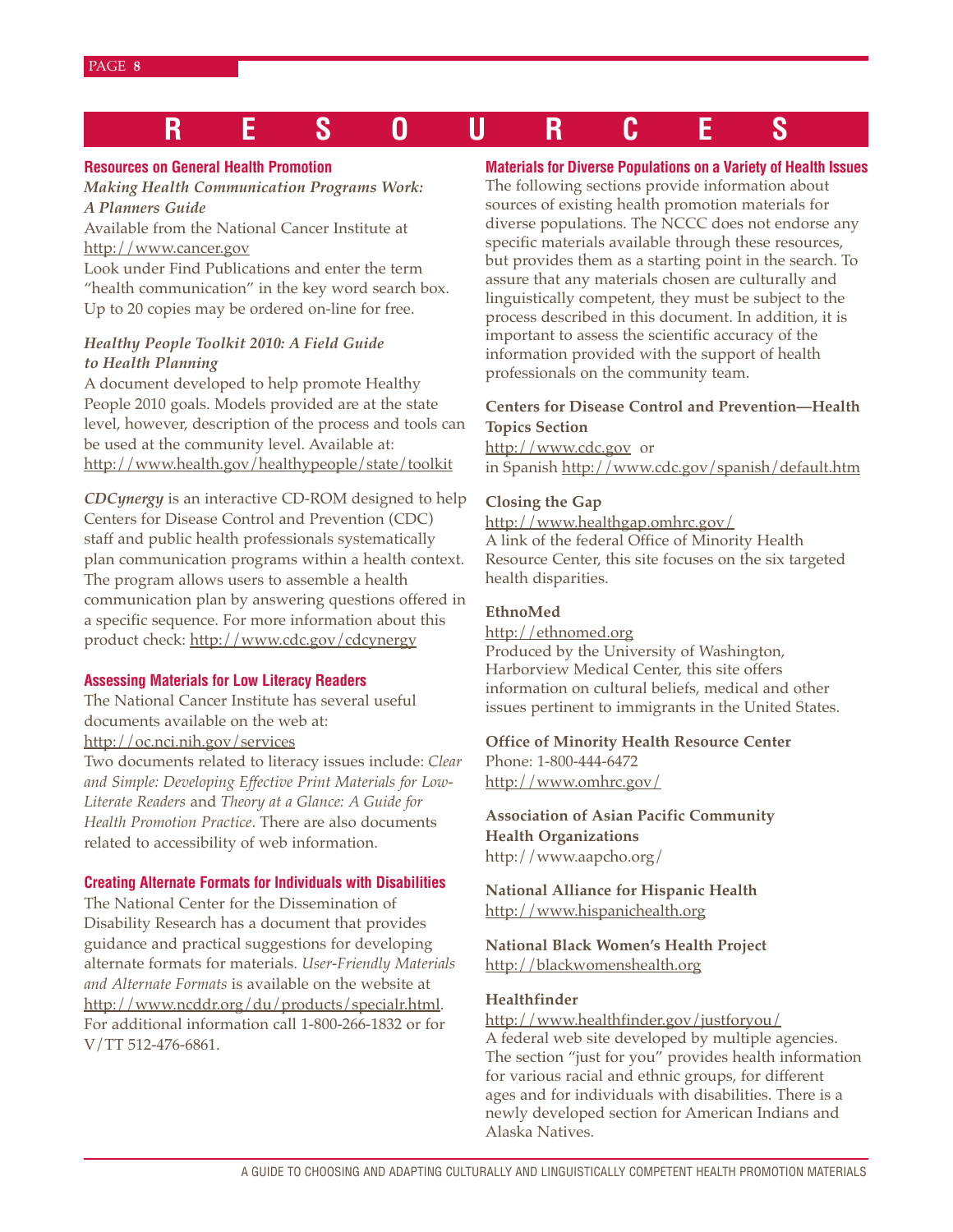# **RESOURCES**

#### **Sources for health promotion materials developed for diverse populations related to the targeted health disparity areas:**

### **Cardiovascular Disease (Heart attack, high blood pressure, etc.)**

National Heart, Lung, and Blood Institute http://nhlbi.nih.gov/resources

### **Cancer** National Cancer Institute

http://cancer.gov

#### **Diabetes**

National Institute of Diabetes, Digestive and Kidney Disease http://www.niddk.nih.gov/health/diabetes.htm

#### **HIV/AIDS**

http://www.cdc.gov/hiv/pubs/brochure.htm CDC National Center for HIV, STD and TB Prevention, the Division of HIV/AIDS prevention offers materials in Spanish.

#### **Infant Mortality**

March of Dimes provides information related to fetal death and infant mortality http://www.modimes.org

*For materials related to Sudden Infant Death Syndrome (SIDS):*

National SIDS Resource Center http://www.sidscenter.org

Back to Sleep Campaign http://www.nichd.nih.gov/sids

SIDS Resources for Native Americans http://www.mikelasmiracles.org/NativeAmericans.html

Materials on SIDS in multiple languages http://www.sids-network.org/basic.htm

#### **Vaccination**

National Immunization Program http://www.cdc.gov/nip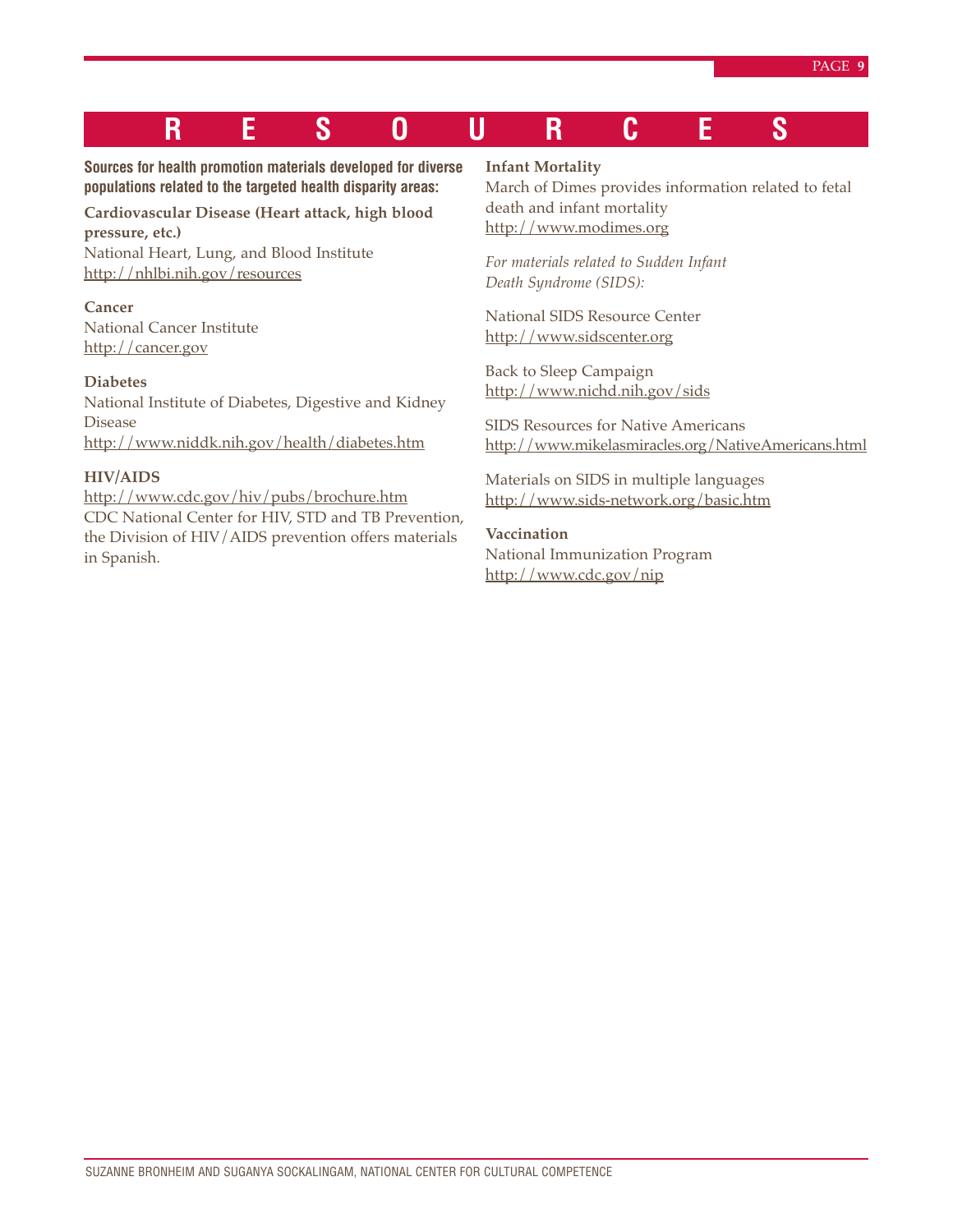#### **About the Authors**

*The Guide to Choosing and Adapting Culturally and Linguistically Competent Health Materials* was written by Suzanne Bronheim, Ph.D., Director of the SIDS and Other Infant Death Project of the National Center for Cultural Competence and Suganya Sockalingam, Ph.D., Associate Director of the National Center for Cultural Competence.

> Review and editing of the document was provided by the following National Center for Cultural Competence faculty and staff:

Tawara Goode **Clare Dunne** 

Antonia Brathwaite-Fisher Rosalind German

Marisa Brown Wendy Jones *Director, BPHC Projects Director, MCH Projects*

*Director Research Associate*

*Director BHPr Project* Family Support Specialist

#### **Copy Editor:** Lisa Lopez Snyder

**Suggested Citation:** Bronheim, S., & Sockalingam, S. (2003). A guide to choosing and adapting culturally and linguistically competent health promotion materials. Washington, D.C.: National Center for Cultural Competence, Georgetown University Center for Child and Human Development.

#### **FOR ADDITIONAL INFORMATION CONTACT:**

National Center for Cultural Competence Georgetown University Center for Child and Human Development 3307 M Street, NW, Suite 401 • Washington, DC 20007-3935 Voice: 800-788-2066 or 202-687-5387 TTY: 202-687-5503 • Fax: 202-687-8899 E-mail: cultural@georgetown.edu URL: http://gucdc.georgetown.edu/nccc

Permission is granted to reproduce this document for distribution. The only requirement is that proper credit be given to the National Center for Cultural Competence.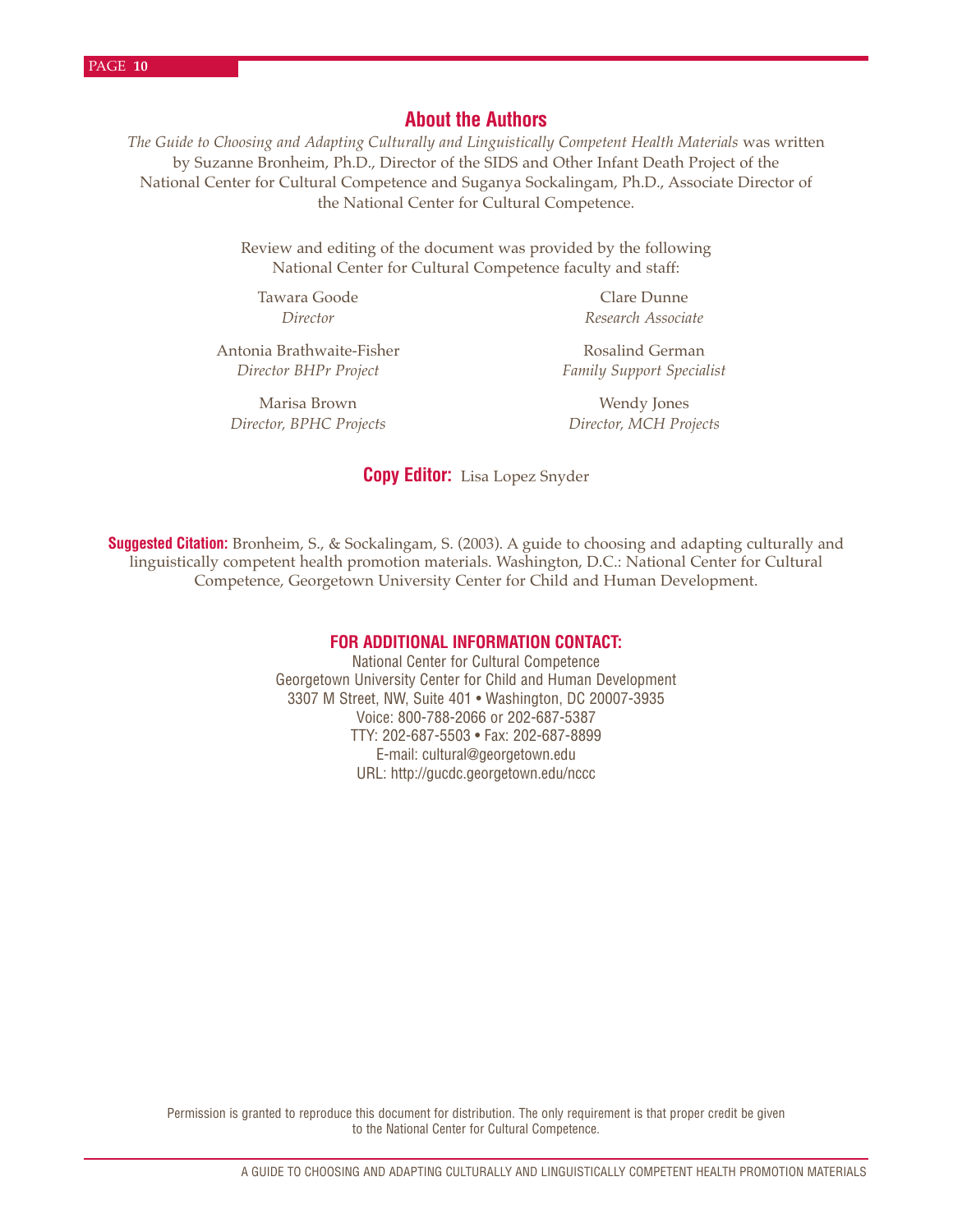

The mission of the National Center for Cultural Competence (NCCC) is to increase the capacity of health care and mental health programs to design, implement and evaluate culturally and linguistically competent service delivery systems. The NCCC conducts an array of activities to fulfill its mission including: (1) training, technical assistance and consultation; (2) networking, linkages and information exchange; and (3) knowledge and product development and dissemination. Major emphasis is placed on policy development, assistance in conducting cultural competence organizational self-assessments and strategic approaches to the systematic incorporation of culturally competent values, policy, structures and practices within organizations.

The NCCC is a component of the Georgetown University Center for Child and Human Development and is housed within the Department of Pediatrics of the Georgetown University Medical Center. It is funded by and operates under the auspices of Cooperative Agreement #U93-MC-00145-08 and is supported in part from the Maternal and Child Health program (Title V, Social Security Act), Health Resources and Services Administration, Department of Health and Human Services.

The NCCC is a collaborative project between the Georgetown University Center for Child and Human Development and the following federal government agencies:

#### **Health Resources and Services Administration**

- **Maternal and Child Health Bureau (MCHB)**
	- Division of Services for Children With Special Health Needs
	- Sudden Infant Death Syndrome and Other Infant Death Program
	- Division of Research, Training and Education (DRTE)
	- Healthy Tomorrows Partnership for Children Program/DRTE

#### ■ **Bureau of Primary Health Care (BPHC)**

■ Office of Minority & Women's Health

Other target BPHC programs include Community Health Centers, Migrant Health Centers, Health Care for Homeless grantees, Healthy Schools, Healthy Communities grantees, Health Services for Residents of Public Housing, Primary Care Associations and Offices.

#### ■ **Bureau of Health Professions (BHPr)**

■ National Health Service Corps (NHSC)

The NCCC has several projects that are not under the auspices of the Cooperative Agreement. The scopes of work for these projects are directly related to increasing the capacity of federal agencies, and their funded programs and partners, to incorporate culturally competent policies and practice. Other federal partners with which the NCCC has contractual relationships include the:

- **Department of Education** Federal Interagency Coordinating Council
- **Environmental Protection Agency (EPA)** Indoor Environments Division, Office of Radiation & Indoor Air